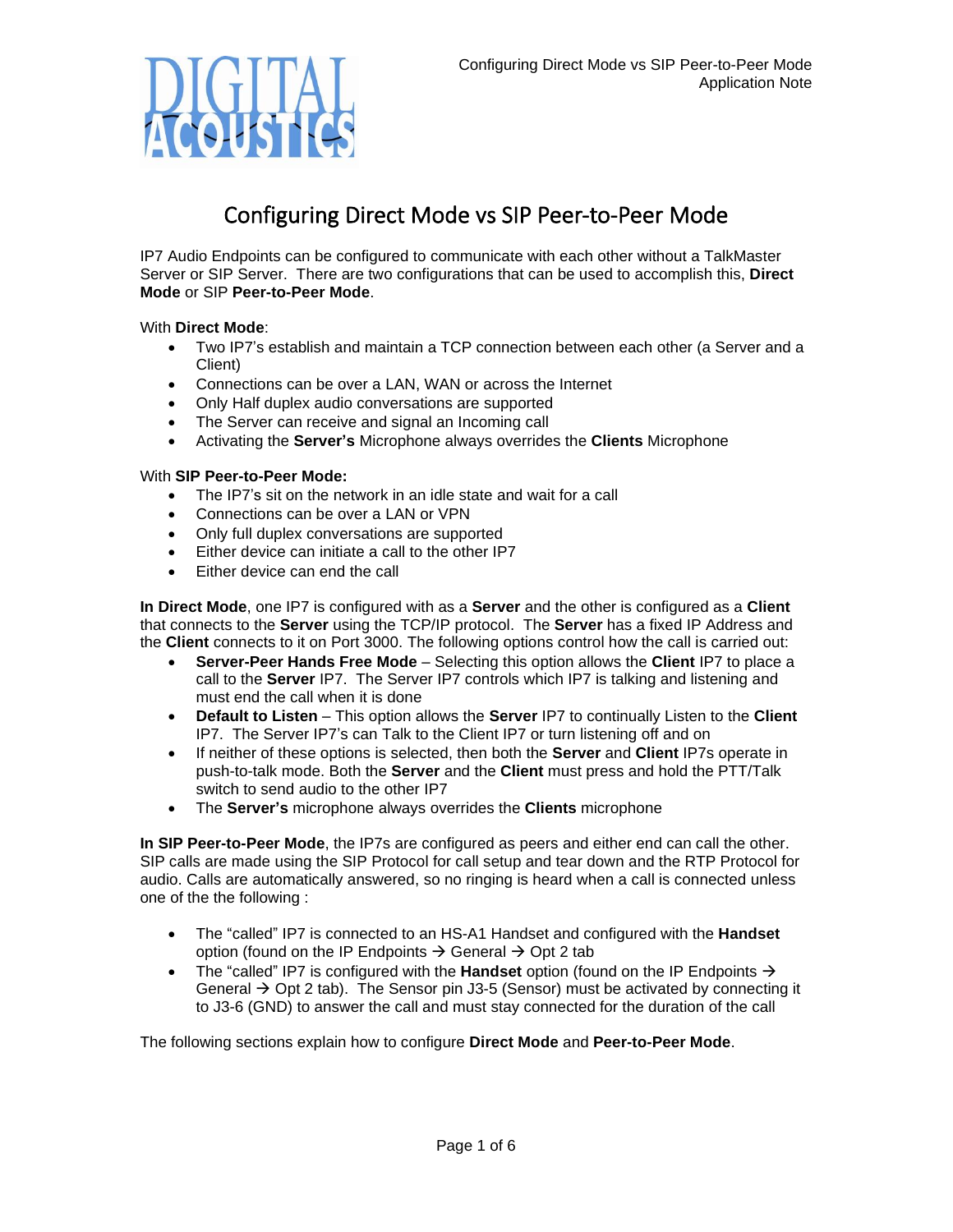# Configuring Direct Mode

Download TalkMaster FOCUS Installer from the Digital Acoustics website and run the installation option for **Install TalkMaster Server/Admin Console**

- Connect the IP7s to the network and power them up
- Open the **TalkMaster Admin Console**
- Logon with the default UserID and Password of: admin
- Select tab **IP Endpoints** → **Configuration**
- Press the **Find All** button on the bottom right of the screen
- The two IP7s should appear in the left-hand side of the screen

| Setup   Queues IP Endpoints   Messages   Paging Groups   Operators   Audit   Status   IP Video Sources |                                                     |                     |                                                                                                                                                       |                                                  |
|--------------------------------------------------------------------------------------------------------|-----------------------------------------------------|---------------------|-------------------------------------------------------------------------------------------------------------------------------------------------------|--------------------------------------------------|
| Auth<br><b>Location Name</b>                                                                           | <b>IP Address</b><br>Icom ID<br>04AA40<br>10.2.2.30 | Queue<br>Unassigned | General WiFi eSIP ZC                                                                                                                                  | Configuration   Adapters   Opt 1   Opt 2   Opt 3 |
|                                                                                                        | 10.2.2.36<br>0454C9                                 | West Camp           | Type                                                                                                                                                  | Client<br>▼                                      |
|                                                                                                        |                                                     |                     | <b>Location Name</b><br>Adapter In Use: Ethernet                                                                                                      |                                                  |
|                                                                                                        |                                                     |                     | IP Address                                                                                                                                            | 10.2.2.36<br>Subnet Mask   255.255.255.0         |
|                                                                                                        |                                                     |                     | Gateway<br><b>DNS Address</b>                                                                                                                         | 10.2.2.1<br>192.168.254.237                      |
|                                                                                                        |                                                     |                     | Server-Peer Port 3000                                                                                                                                 |                                                  |
|                                                                                                        |                                                     |                     | Authorized IP Endpoint                                                                                                                                |                                                  |
|                                                                                                        |                                                     |                     | Server IP                                                                                                                                             | 0.0.0.0 <br>3000<br>$\mathbf{v}$ :               |
|                                                                                                        |                                                     |                     | NIC Version 7.3.0.19<br>ICOM Version 7.3.0.19.18-1.0-8.E6<br>Copy<br>ZC Version Unknown - No Board Found<br><b>Defaults</b><br>WiFi Adapter Not Found |                                                  |
|                                                                                                        |                                                     |                     |                                                                                                                                                       | Last Saved: Wed, Oct 23, 2019 @ 15:19:16         |
| $\leq$                                                                                                 |                                                     | $\rightarrow$       | <b>Delete</b>                                                                                                                                         | Find All<br>Replace<br>Save                      |

# **Configuring the Server IP7**

Click on the IP7 to be used as the **Server** (match the ICOM ID on the screen to the ID number on the IP7) and enter the following configuration parameters:

- **Type** Select **Server-Peer (Direct Mode)** from the drop down
- **Location Name** Enter a description such as "Server IP7"
- Select the **Adapters** tab
- **IP Address** Enter a **fixed** IP address for the **Server** IP7.
- **Subnet Mask** Enter the Subnet Mask
- **Gateway** Enter the Gateway address. If no Gateway is available, use the IP Address
- **DNS** DNS will be ignored

| General WiFi eSIP ZC<br>Configuration   Adapters   Opt 1   Opt 2   Opt 3 |                                |  |  |  |
|--------------------------------------------------------------------------|--------------------------------|--|--|--|
| <b>Type</b>                                                              | Server-Peer (Direct Mode)      |  |  |  |
| <b>Location Name</b>                                                     |                                |  |  |  |
| Adapter In Use: Ethernet                                                 |                                |  |  |  |
| IP Address   10.2.2.36                                                   |                                |  |  |  |
|                                                                          | Subnet Mask   255, 255, 255, 0 |  |  |  |
| Gateway 10.2.2.1                                                         |                                |  |  |  |
|                                                                          | DNS Address   192.168.254.237  |  |  |  |
| Server-Peer Port                                                         | 13000                          |  |  |  |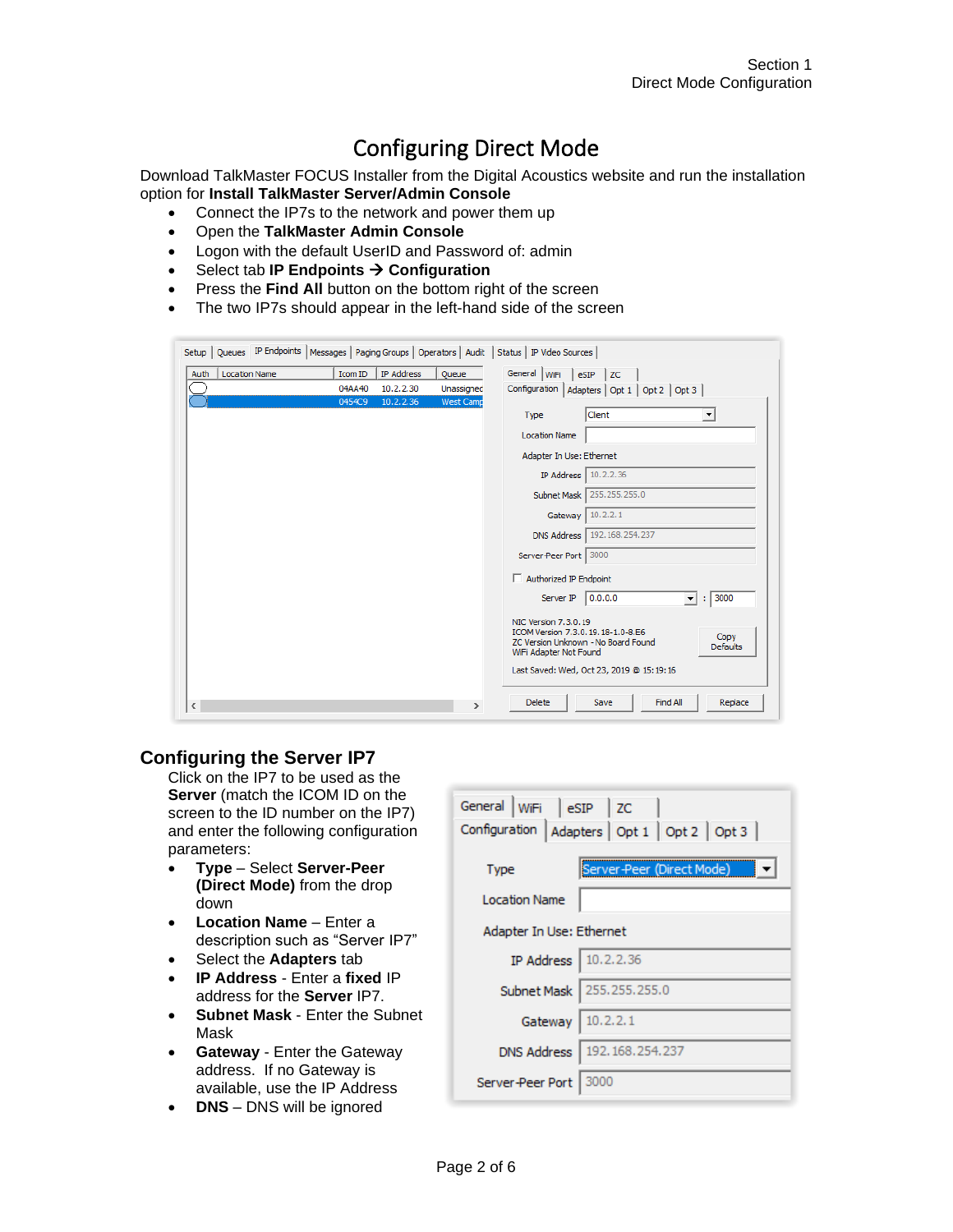• **Server-Peer Listening Port** - The default port is 3000

The following options can be used to change the operation of the **Server** IP7 (typically an IP7 EDx/ESx series)

### **Server-Peer Hands Free Mode**

- Select the **Opt 2** tab
- Pressing the **Client** IP7's PTT/Talk switch initiates a call. Both the **Client** and **Server** begin ringing
- Pressing the **Server's** PTT/Talk switch answers the call and begins speaking to the **Client**
- When the **Server** IP7's PTT/Talk switch is released, the **Client** IP7's microphone is switched on and the **Client** can respond without pressing any buttons

| Server-Peer Settings            |
|---------------------------------|
| No Beep Tone After PTT Released |
| Default to listen (Direct Mode) |
| Ⅳ Server-Peer Hands Free Mode   |
| Send Sensor State to Client     |

- The **Server** IP7's PTT/Talk switch can be pressed at any time to speak to the **Client** IP7
- The **Server** IP7 must end the call by pressing the **Monitor/Open** button or activating the IP7's Sensor
- The **Server** IP7 can send a "Door Open" command to the **Client** IP7 by pressing and holding the **Monitor/Open** button or activating its Sensor switch for at least two seconds
- If no call is in session, pressing the **Server** IP7's PTT/Talk switch allows the **Server** IP7 to talk to **Client** IP7. When the PTT/Talk switch is released, the **Client** IP7's microphone will be turned on so the **Server** IP7 can listen to the **Client** IP7
- If no call is in session, pressing the **Server** IP7's **Monitor/Open** button or Sensor will turn on the **Client** IP7's microphone so the **Server** IP7 can listen to the **Client** IP7

### **Default to Listen (Direct Mode)**

- As soon as the **Client** IP7 connects or reconnects to the **Server** IP7, the **Client** IP7's microphone is switched on so the **Server** can listen to the **Client**
- The **Server** IP7's Talk switch can be pressed at any time to speak to the **Client**
- When the **Server** IP7's Talk switch is released, the **Client** IP7's microphone is switched back on and the **Client** IP7 can talk to the **Server** IP7 without pressing any buttons
- The **Server** may turn off the **Client** IP7's microphone by pressing the **Monitor/Open** button or activating the IP7's Sensor. If the **Server** presses the **Monitor/Open** button again, the **Client** IP7's microphone is turned back on
- The **Server** can send a "Door Open" command to the **Client** by pressing and holding the **Monitor/Open** button or Sensor for at least two seconds

#### **Neither option set**

- Pressing and holding the PTT/Talk switch on the **Client** IP7 sends audio to the **Server** IP7
- Pressing and holding the PTT/Talk switch on the **Server** IP7 sends audio to the **Client** IP7. The Server always
- The **Server** IP7 can send a "Door Open" command to the **Client** IP7 by pressing and holding the **Monitor/Open** button or Sensor for at least two seconds
- The **Server** IP7 can send a "Door Open" command to the **Client** IP7 by pressing and holding the **Monitor/Open** button or Sensor for at least two seconds

**No Beep Tone after PTT Released** – When an IP7's speaker is turned off, a beep is played to inform the listener that it is their turn to speak. When this option is checked, the Beep Tones are disabled in Direct Mode. This can be used in conjunction with any other option.

Press the **SAVE** button to save the changes to the Server IP7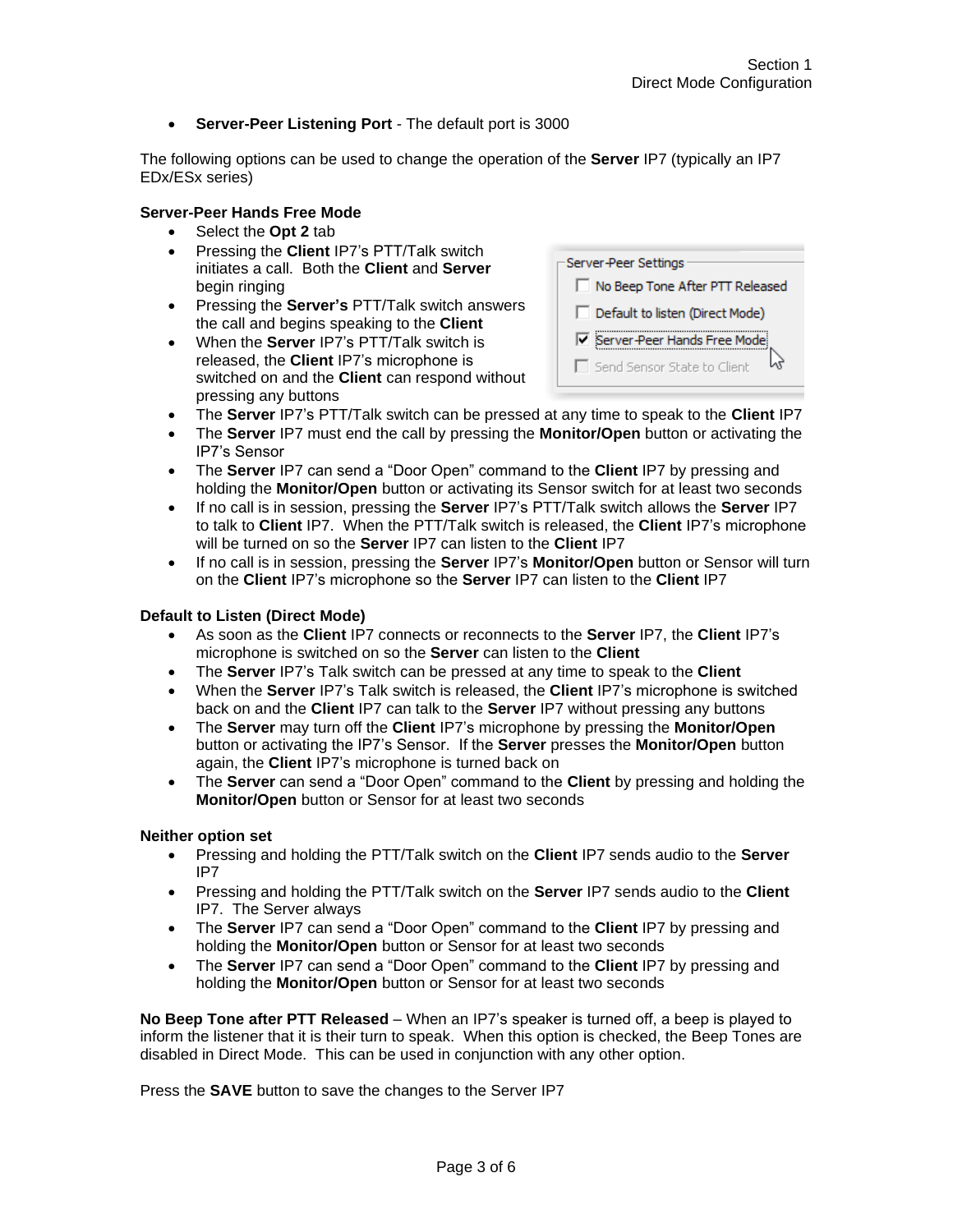# **Configuring the Client IP7**

Click on the IP7 to be used as the **Client** (match the ICOM ID on the screen to the ID number on the IP7) and enter the following configuration parameters:

- **Type** Select **Client** from the drop down
- **Location Name** Assign a descriptive name such as "Client IP7"
- **Server IP** Enter the **IP address** and **Port** of the **Server** IP7
- Select the **Adapters** tab
- **Assign IP automatically with DHCP** - Check this box to automatically assign an IP address to this device. To manually assign an IP address, uncheck the **Assign IP automatically with DHCP** box and type in the **IP Address**, **Subnet Mask** and **Gateway**. The **DNS** will be ignored

| General WiFi eSIP ZC<br>Configuration   Adapters   Opt 1   Opt 2   Opt 3 |                               |  |  |  |
|--------------------------------------------------------------------------|-------------------------------|--|--|--|
| <b>Type</b>                                                              | Client                        |  |  |  |
| <b>Location Name</b>                                                     |                               |  |  |  |
| Adapter In Use: Ethernet                                                 |                               |  |  |  |
| IP Address   10.2.2.30                                                   |                               |  |  |  |
|                                                                          | Subnet Mask   255.255.255.0   |  |  |  |
| Gateway 10.2.2.1                                                         |                               |  |  |  |
|                                                                          | DNS Address   192.168.254.237 |  |  |  |
| Server-Peer Port 3000                                                    |                               |  |  |  |
| Authorized IP Endpoint                                                   |                               |  |  |  |
| Server IP   10.2.2.36                                                    |                               |  |  |  |

Additionally, the Client's Relay can optionally be configured to open a Door

- Click the **Option 1** tab
- **Relay Mode** Select **Door / Relay Output** from the drop down
- **Door / Relay Output** Enter the number of seconds for the Relay to stay engaged

| General WiFi eSIP                                       | $ $ ZC  |        |  |  |
|---------------------------------------------------------|---------|--------|--|--|
| Fail Forward IP 1                                       | 0.0.0.0 | ٥<br>÷ |  |  |
| Fail Forward IP 2                                       | 0.0.0.0 | 0<br>÷ |  |  |
| <b>Fail Forward IP 3</b>                                | 0.0.0.0 | ÷      |  |  |
| Enable Automatic return to Primary Server<br>Relay Mode |         |        |  |  |
| 15 T<br>Door Relay Activate<br>Door / Relay Output      |         |        |  |  |

Press the **SAVE** button to save the changes to the **Client** IP7

The two IP7s will connect and play a confirmation tone.

# **Hardware Notes**

Typically, the IP7-EDx/ESx is used as the **Server** IP7, but any other IP7 model IP7 can be used. Please note the following when configuring other IP7 models as the **Server**:

- The **TALK** switch (J2-5) works the same as the **Push To Talk (PTT)** button on an IP7 Desktop
- The **SENSOR** (J3-5) works the same as the **Monitor/Open** button on an IP7 Desktop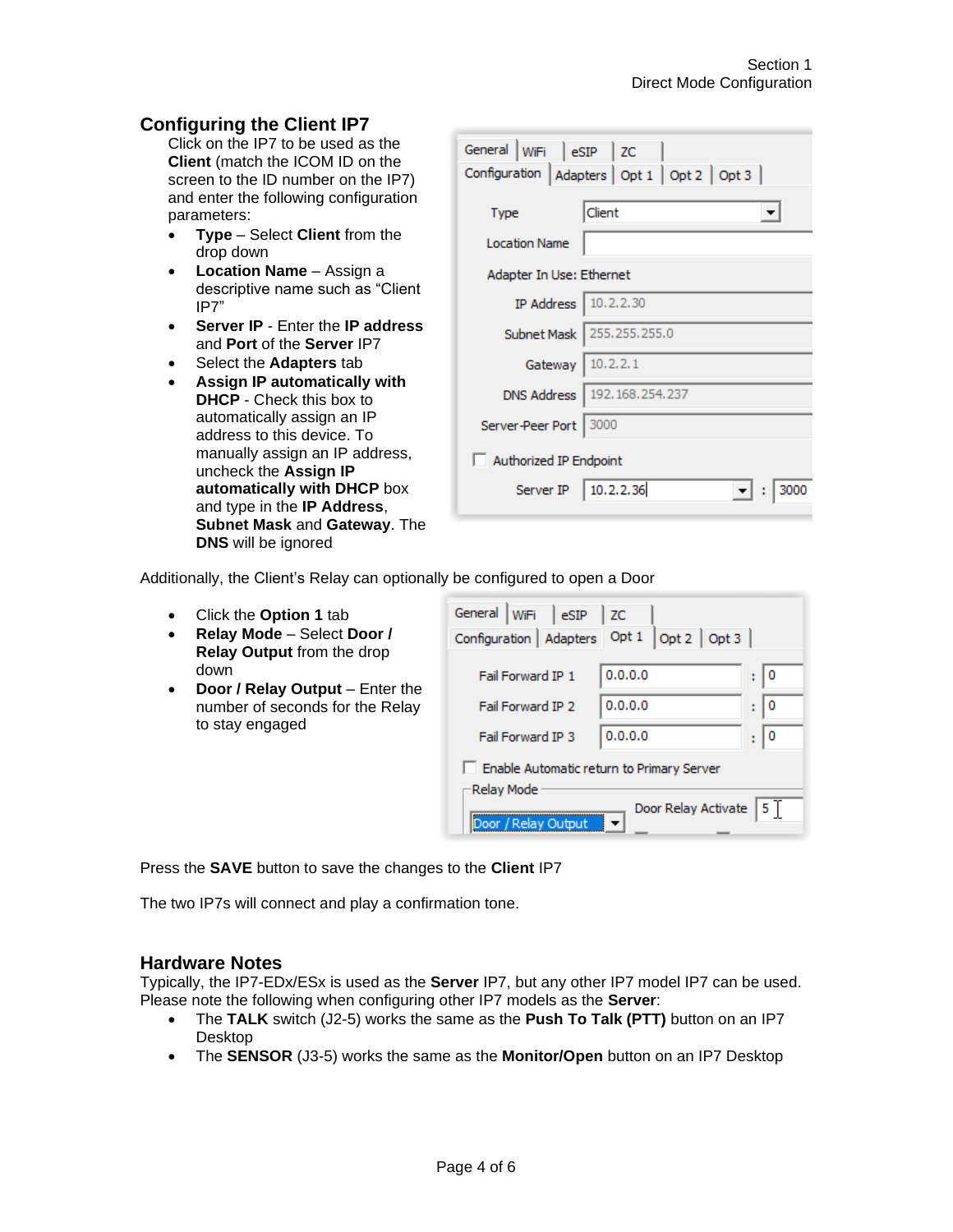# **Configuring SIP Peer-to-Peer Mode**

Download TalkMaster FOCUS Installer from the Digital Acoustics website and run the installation option for **Install TalkMaster Server/Admin Console**

- Connect the IP7s to the network and power them up
- Open the **TalkMaster Admin Console**
- Logon with the default UserID and Password of: admin
- Select tab **IP Endpoints** → **Configuration**
- Press the **Find All** button on the bottom right of the screen
- The two IP7s should appear in the left-hand side of the screen

| Setup   Queues IP Endpoints   Messages   Paging Groups   Operators   Audit   Status   IP Video Sources |                      |                  |                      |                                                    |  |
|--------------------------------------------------------------------------------------------------------|----------------------|------------------|----------------------|----------------------------------------------------|--|
| Auth<br><b>Location Name</b>                                                                           | Icom ID   IP Address | Queue            | General WiFi eSIP ZC |                                                    |  |
|                                                                                                        | 10.2.2.30<br>04AA40  | Unassigned       |                      | Configuration   Adapters   Opt 1   Opt 2   Opt 3 / |  |
|                                                                                                        | 10.2.2.36<br>0454C9  | <b>West Camp</b> |                      |                                                    |  |
|                                                                                                        |                      |                  | Type                 | Client                                             |  |

# **Configure Each IP7 as a SIP Peer**

Click on the first IP7 (match the ICOM ID on the screen to the ID number on the IP7) and enter the following configuration parameters:

- **Type** Select **SIP Stand-alone** from the drop down
- **Location Name** Enter a description such as "Main Gate SIP Peer IP7"
- Select the **Adapters** tab
- The server must have a fixed IP Address
- **IP Address** Enter a **fixed** IP address of the **Server** IP7.
- **Subnet Mask** Enter the Subnet Mask
- **Gateway** Enter the Gateway address. If no Gateway is available, use the IP Address
- **DNS** DNS will be ignored

Optionally, configure the IP7 to ring when it is called:

- Click the Opt2 tab
- Check the **Handset** option. This will cause the IP7 to ring when it receives a call.
- To answer the call the IP7 pin j3-5 (Sensor) must be connected to pin J3-6 (GND)

| General WiFi eSIP ZC<br>Configuration   Adapters   Opt 1   Opt 2   Opt 3 |                               |  |  |  |
|--------------------------------------------------------------------------|-------------------------------|--|--|--|
| Type                                                                     | SIP Stand-alone               |  |  |  |
| <b>Location Name</b>                                                     |                               |  |  |  |
| Adapter In Use: Ethernet                                                 |                               |  |  |  |
| IP Address   10.2.2.36                                                   |                               |  |  |  |
|                                                                          | Subnet Mask   255.255.255.0   |  |  |  |
|                                                                          | Gateway   10.2.2.1            |  |  |  |
|                                                                          | DNS Address   192.168.254.237 |  |  |  |

| General WiFi eSIP<br>$ $ zc      |                                |  |  |
|----------------------------------|--------------------------------|--|--|
| Configuration   Adapters   Opt 1 | Opt 2 $\left $ Opt 3 $\right $ |  |  |
| Remote Listen Disable            | Call Button                    |  |  |
| $\overline{\mathsf{v}}$ Handset  | Speaker                        |  |  |
| IP7 Tracking Enabled             | 225.0.0.160                    |  |  |
| Use IGMP v3 rather than IGMP v2  |                                |  |  |
| Multicast Background Music       | 225.0.0.254<br>4000            |  |  |
| PTT Sends Audio                  | 8000                           |  |  |